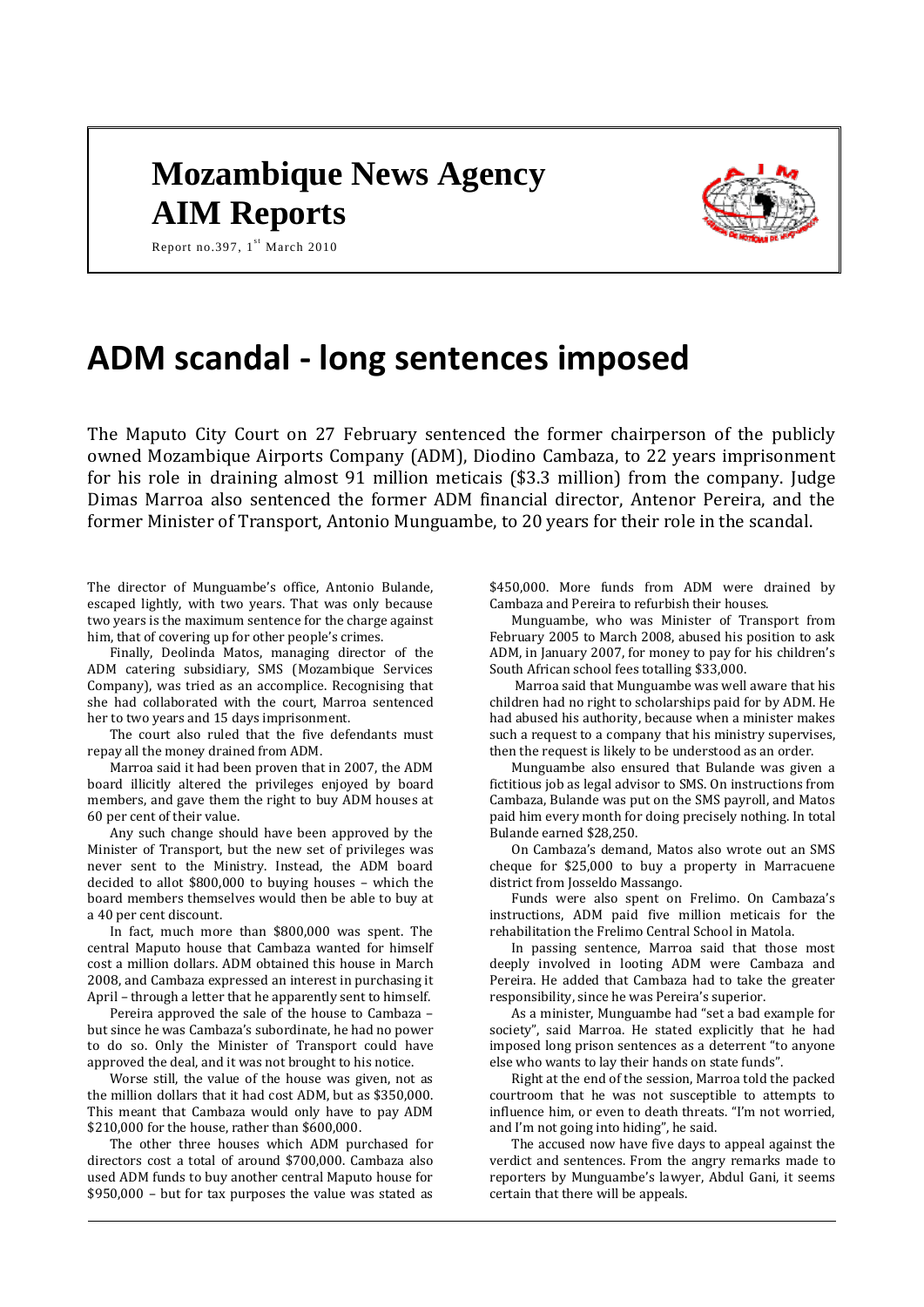### **No budget support received**

The group of 19 donors and funding agencies that provide direct support for the Mozambican state budget have warned the government that this year disbursements will probably only begin in April.

Finance Minister Manuel Chang, cited in the daily "O Pais", said that the funds normally start flowing in January. But this year donor representatives have informed the government that they forecast that money will only become available from April.

Chang guaranteed, however, that the public accounts are in order, and the government "is managing the budget taking into account the information from the donors that disbursements will only start in April".

One serious problem is that the 2010 budget does not yet exist. Normally a parliamentary session takes place from October to December and approves the plan and budget for the following year. But in 2009, because of the 28 October general elections, there was no end-of-year parliamentary session. So the 2010 budget can only be passed at the parliamentary sitting that begins in late March. Up until then, the government can only operate on an ad-hoc extension of the 2009 budget.

Budget support is granted under a memorandum of understanding between the government and its 19 partners, which contains obligations for both sides. Among donor promises are to improve the predictability of aid, and they are clearly violating this pledge.

Last year the group of 19, known as the Programme Aid Partners (or PAPs) pledged a total of \$471.8 million in budget support for 2010 – which was a six per cent increase on the \$445.2 million pledged for 2009. 15 of the PAPs promised to maintain 2010 budget support at the same level as in 2009. Canada and the World Bank pledged significant increases. The Canadian contribution was supposed to double, from 7.5 to 15 million Canadian dollars, while the World Bank's promised increase was by 57 per cent, from \$70 to \$110 million.

The British commitment rose from £42 to £44 million, in order to counteract the effect of the depreciation of the pound against the US dollar.

But one donor, Sweden, which has in the past expressed sharp criticism of the Mozambican government's record in the fight against corruption, cut its promised budget contribution from 330 to 320 million Swedish crowns.

Last year the outgoing chairperson of the PAPs, Irish Ambassador Frank Sheridan, said that several more of the donors would have increased their budget support but chose not to do so because of poor performance by the Mozambican government in 2008.

Chang told "O Pais" that the only path forward to overcome the problems in public finance caused by the "red tape" of foreign aid, was to increase Mozambique's own tax collection capacity.

His forecast for 2010 is that state revenue could rise to 18 per cent of GDP, which is still a long way short of the southern African average of 23-24 per cent.

A forecast from the Minister of Planning and Development, Aiuba Cuereneia, is that this year's budget will be substantially less dependent on donor support. He predicted that 45 per cent of the budget will be covered by foreign aid, compared with 52 per cent in 2009.

#### **Trains reach Moatize**

For the first time in more than a quarter of a century, passenger and goods trains can now make the entire 547 kilometre journey from the central port of Beira to Moatize, in Tete province, along the rebuilt Sena line. The completion of the line was announced by Candida Jone, Director of the Sena Line Reconstruction Brigade.

However, for the time being trains will only use the final section of the track, between Doa and Moatize, in the event of emergencies. Trains on this final stretch of 146 kilometres are still limited to speeds of 25 kilometres an hour, while the work of laying ballast is completed.

Passenger trains are already circulating on the stretch between Beira and the Dona Ana Bridge over the Zambezi, and between Beira and Marromeu, on a Sena branch line.

The last train to reach Moatize ran 27 years ago. Then the line was shut down due to comprehensive sabotage by the apartheid-backed rebels, who ripped up the tracks, and in 1986, blew up the Dona Ana Bridge.

Reconstruction by the Indian contractor Rites and Ircon International (RICON) has been under way since 2006 and up until January had cost \$137 million. The reconstruction has been funded by the World Bank, the European Development Bank, and the shareholders of the Beira Railroad Company (CCFB), which holds the lease on the entire central Mozambican rail system. The shareholders of CCFB are RICON (51 per cent) and the public owned port and rail company CFM (49 per cent).

By the end of 2010, all the stations and halts along the Sena Line should be restored, at a cost of \$2 million.

The reconstruction of the line should have concluded over a year ago, and Jone was angered at RICON's failure to respect deadlines. Because RICON continually complained that it was running out of materials, the finishing date was postponed from January 2009, to April, July, September and finally December. Even this deadline was not met – the reconstruction workers did not reach Moatize until January this year.

A technical team from CCFB, CFM, RICON and including an independent engineer has now made a detailed survey of the "residual work" still to be done. Within a week RICON is to deliver a timetable for each one of these tasks.

Jone, who is also the managing director of CFM's central region, declared "we are fed up with the failure to respect deadlines. We tried to use the penalty clauses in the contract, and as a means of pressure, we stopped paying for some of the work". When that happened, RCON picked up the pace and began to work on Saturdays and Sundays, said Jone.

When the Sena line is fully operational, it is expected to play a key role in transporting coal exports from the Moatize coal basin to the port of Beira.

\_\_\_\_\_\_\_\_\_\_\_\_\_\_\_\_\_\_\_\_\_\_\_\_\_\_\_\_\_\_\_\_\_\_\_\_\_\_\_\_\_\_\_\_

For an in depth analysis of events, read **MozambiqueFile**. Subscription rates are individuals \$40 institutions US\$50. Send International Money Order to AIM, CP 896, Maputo, Mozambique.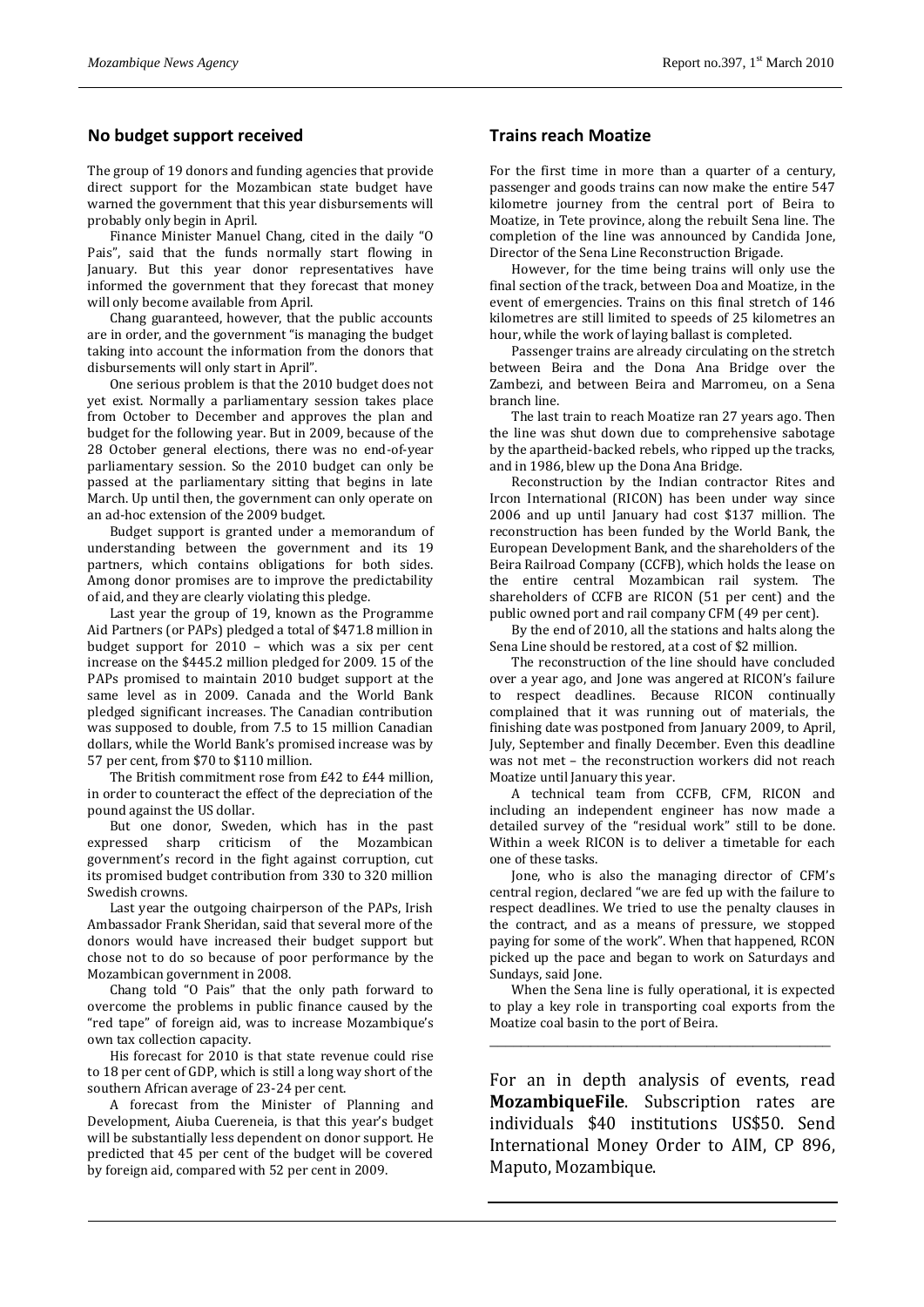# **Government should prioritise scientific research**

The chairperson of one of Mozambique's most influential NGOs, the Community Development Foundation (FDC), Graca Machel, said in Maputo on 22 February that scientific research must be regarded as a priority area of strategic interest for the development of the country.

Speaking during the annual lecture on Global Health, organized by the Manhica Foundation, Machel stressed that any country that has an ambition to develop must seriously invest in producing knowledge through scientific research.

In her speech, she expressed dissatisfaction with the fact that scientific research in Mozambique is mainly financed with donations, with little participation by the state. "88 per cent of the research is financed from donations, and the state budget only finances 12 per cent", she pointed out. "That is not correct. It is necessary that as a state we take on the responsibility of scientific research as an area of strategic interest for development, not as a secondary area".

She argued that there are many risks when scientific research depends on external funding. "The first risk is that the country's priorities may become distorted because the donors' priorities are not always the same as ours. The second risk is that when donors' priorities change, investments will go elsewhere and all the work we have been developing will be lost", she warned.

Another of Machel's concerns was that 97 per cent of the research conducted in Mozambique is for practical results, immediately visible in economic terms, and there is little basic and experimental research (to produce knowledge). "Basic and experimental research is very poor in the country. It is necessary that Mozambique changes into a society that thinks scientifically and not only of things that apply to development", she said.

According to Machel, another flaw in scientific research in Mozambique concerns the importance given to certain sectors to the detriment of others. This situation leads to a discrepancy in the allocation of investment. She gave the example of the sector of natural resources, particularly maritime and fishery resources, as areas that benefit from the largest volume of investments, consuming 87 per cent of the resources allocated to research.

Meanwhile, other sectors, such as medical sciences, agriculture and veterinary science, social and human sciences, and engineering share between them the remaining 13 per cent.

The annual lecture on Global Health was organised to mark the second anniversary of the Manhica Foundation, which has been managing the Manhica Health Research Centre (CISM), one of the African research bodies working to develop a malaria vaccine.

## **Building of science and technology park launched**

Minister of Science and Technology, Venancio Massingue, on 18 February laid the first stone for a Science and Technology Park in Maluana, in Manhica district, about 80 kilometres north of Maputo.

The Science and Technology Parks are facilities designed in the context of the government's strategy for "Science, Technology and Innovation". They offer infrastructures and management services for the establishment of knowledge-based companies, scientific research and technological development institutions, and educational bodies.

The Maluana Science and Technology Park is being financed by the Indian government to the tune of \$25 million for the first phase of the project.

Speaking at the ceremony, Massingue said that "Science and Technology Parks - which one day will be called 'Science and Technology Cities' - are good environments to promote and convert science into product. India did that 20 years ago and it achieved good results, and we intend to do the same today".

He said the idea is to establish teaching institutions in areas such as agriculture, health and maritime sciences, incubators of small and medium sized companies, and concentration of both local and foreign investments.

"By establishing these parks we intend to promote the development of new ideas and turn them into products to be put onto the market, to attract more investments in technologies, and create an environment where large companies can establish centres of excellence connected to universities or research centres', he said.

Massingue said that there are institutions interested in establishing themselves in this park, and his ministry is hoping to attract more companies, public or private, to this place, where they may benefit from many facilities, including tax exemption.

The Indian High Commissioner to Mozambique, Ashok Amrohi, said that his country is prepared to help Mozambique succeed in this project. He recalled that India launched similar initiatives 20 years ago and is now harvesting the benefits of them.

With a total of 950 hectares, the Maluana Park is the first of four to be built in Mozambique. Work on the Maluana park will take about three years. The African Development Bank financed the urban planning of the area where the project is to be implemented.

## **CPI predicts growth**

The Mozambican government's Investment Promotion Centre (CPI) envisages good economic growth in 2010, due to the implementation of a number of large-scale investment projects approved in 2009.

CPI director Momade Rafique, who was speaking in Maputo on 16 February at a round table on Investment and Business Opportunities in Mozambique, said that 250 projects were approved in 2009, worth a total investment of \$5.7 billion, which could create over 26,000 jobs.

The figure reaches over \$6 billion if it includes a sum of \$398 million approved in 63 applications to increase the investment in projects that are already authorised.

The sectors with the largest number of projects approved in 2009 are industry (60 projects), tourism and hotels (57 projects), and services (51 projects).

In terms of capital being invested, agricultural and agro-industry account for 86 per cent. Tourism and hotels covers 4.59 per cent, and industry just 3.33 per cent.

Huge investments are to be made in three major forestry projects in the north of the country (namely 'Portucel Mocambique', 'Lurio Green Resources', and 'Green Energy Zambeze'). The first two are estimated at over \$2 billion, and the third at \$224 million.